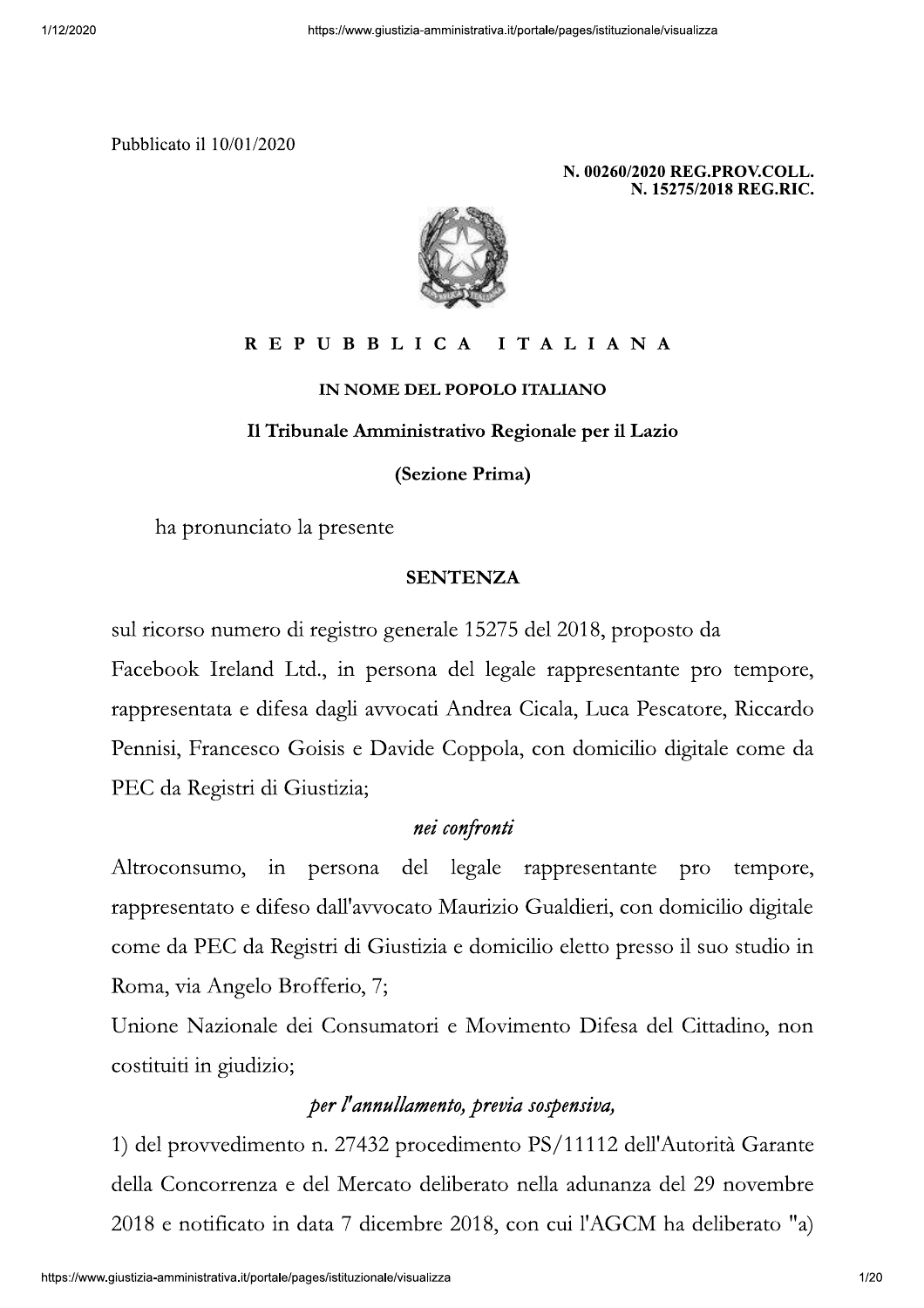che la pratica commerciale descritta al punto II sub a) del presente provvedimento, posta in essere da Facebook Inc e Facebook Ireland Ltd costituisce, per le ragioni e nei limiti esposti in motivazione, una pratica commerciale scorretta ai sensi degli artt. 21 e 22, del Codice del Consumo, e ne vieta la continuazione; b) che la pratica commerciale descritta al punto II sub b) del presente provvedimento, posta in essere da Facebook Inc e Facebook Ireland Ltd costituisce, per le ragioni e nei limiti esposti in motivazione, una pratica commerciale scorretta ai sensi degli artt. 24 e 25, del Codice del Consumo, e ne vieta la continuazione; c) di irrogare alla società Facebook Inc e Facebook Ireland Ltd, in solido, una sanzione amministrativa pecuniaria di 5.000.000  $\epsilon$  (cinquemilioni di euro) per la violazione di cui alla lettera a); d) di irrogare alla società Facebook Inc e Facebook Ireland Ltd, in solido, una sanzione amministrativa pecuniaria di 5.000.000 € (cinquemilioni di euro) per la violazione di cui alla lettera b); e) che il Professionista comunichi all'Autorità, entro il termine di novanta giorni dalla notifica del presente provvedimento, le iniziative assunte in ottemperanza alla diffida di cui ai punti a) e b).", nonché che "1) che Facebook Inc e Facebook Ireland Ltd pubblichino, a loro cura e spese, una dichiarazione rettificativa ai sensi dell'articolo 27, comma 8, del Codice del Consumo, secondo le seguenti modalità: i. il testo della dichiarazione rettificativa è quello riportato in allegato al presente provvedimento; ii. la dichiarazione rettificativa riportata in allegato al presente provvedimento dovrà essere pubblicata: - entro quarantacinque giorni dall'avvenuta notificazione dello stesso sulla homepage del sito internet aziendale per l'Italia, raggiungibile agli indirizzi https://itit.facebook.com/ e https://m.facebook.com/, nonché sull'app Facebook, in posizione che consenta una immediata visibilità e di dimensioni pari ad un quinto della stessa; la pubblicazione della dichiarazione rettificativa dovrà permanere per venti giorni; - al primo accesso di ciascun utente registrato italiano sulla propria pagina personale a partire dalla mezzanotte del quarantacinquesimo giorno dall'avvenuta notificazione del provvedimento,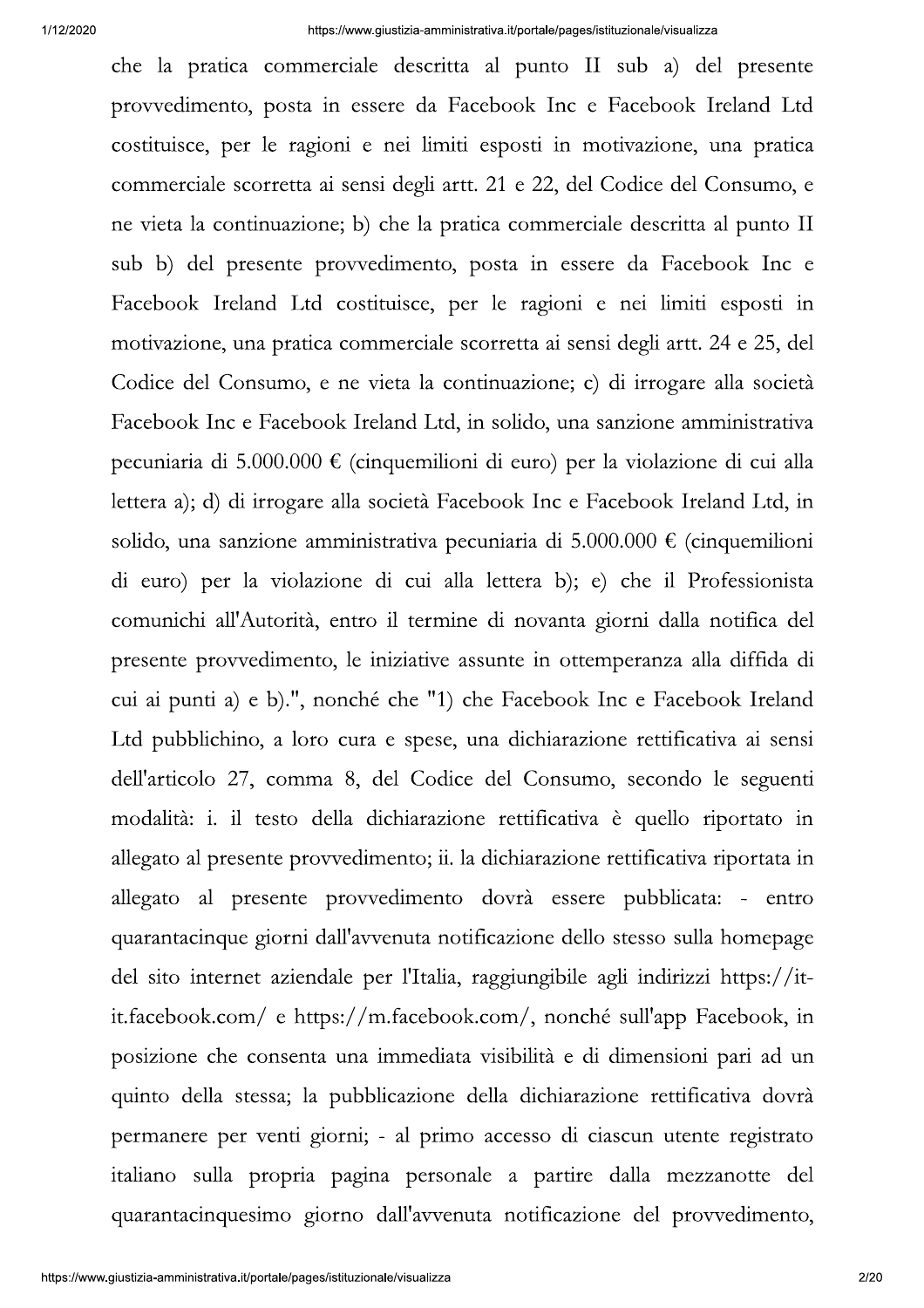attraverso un pop-up a schermata intera. iii. la pubblicazione dovrà ricalcare in toto impostazione, struttura e aspetto della dichiarazione rettificativa allegata; i caratteri del testo dovranno essere del massimo corpo tipografico compatibile con lo spazio indicato al punto ii) e le modalità di scrittura, di stampa e di diffusione non dovranno essere tali da vanificare gli effetti della pubblicazione; in particolare, nello spazio di pubblicazione della dichiarazione rettificativa - così come nelle altre pagine web del sito aziendale e nello spazio ulteriore del supporto utilizzato - non dovranno essere riportati messaggi che si pongano in contrasto con il contenuto della dichiarazione stessa o che comunque tendano ad attenuarne la portata e il significato; 2) che la pubblicazione della dichiarazione rettificativa dovrà essere preceduta dalla comunicazione all'Autorità della data in cui la stessa avrà luogo e dovrà essere seguita, entro tre giorni, dall'invio all'Autorità di una copia originale di tale pubblicazione contenente la dichiarazione rettificativa pubblicata".

2) di ogni altro atto presupposto, consequenziale  $e/o$  connesso con il Provvedimento.

Visti il ricorso e i relativi allegati;

Visti gli atti di costituzione in giudizio dell'Autorità Garante della Concorrenza e del Mercato  $\epsilon$  $di$ Altroconsumo, con la relativa documentazione;

Vista l'ordinanza cautelare n. 335/2019;

Vista l'ordinanza collegiale istruttoria n. 5526/2019;

Viste le memorie difensive;

Visti tutti gli atti della causa;

Relatore nell'udienza pubblica del giorno 18 dicembre 2019 la dott.ssa Lucia Maria Brancatelli e uditi per le parti i difensori come specificato nel verbale; Ritenuto e considerato in fatto e diritto quanto segue.

#### **FATTO**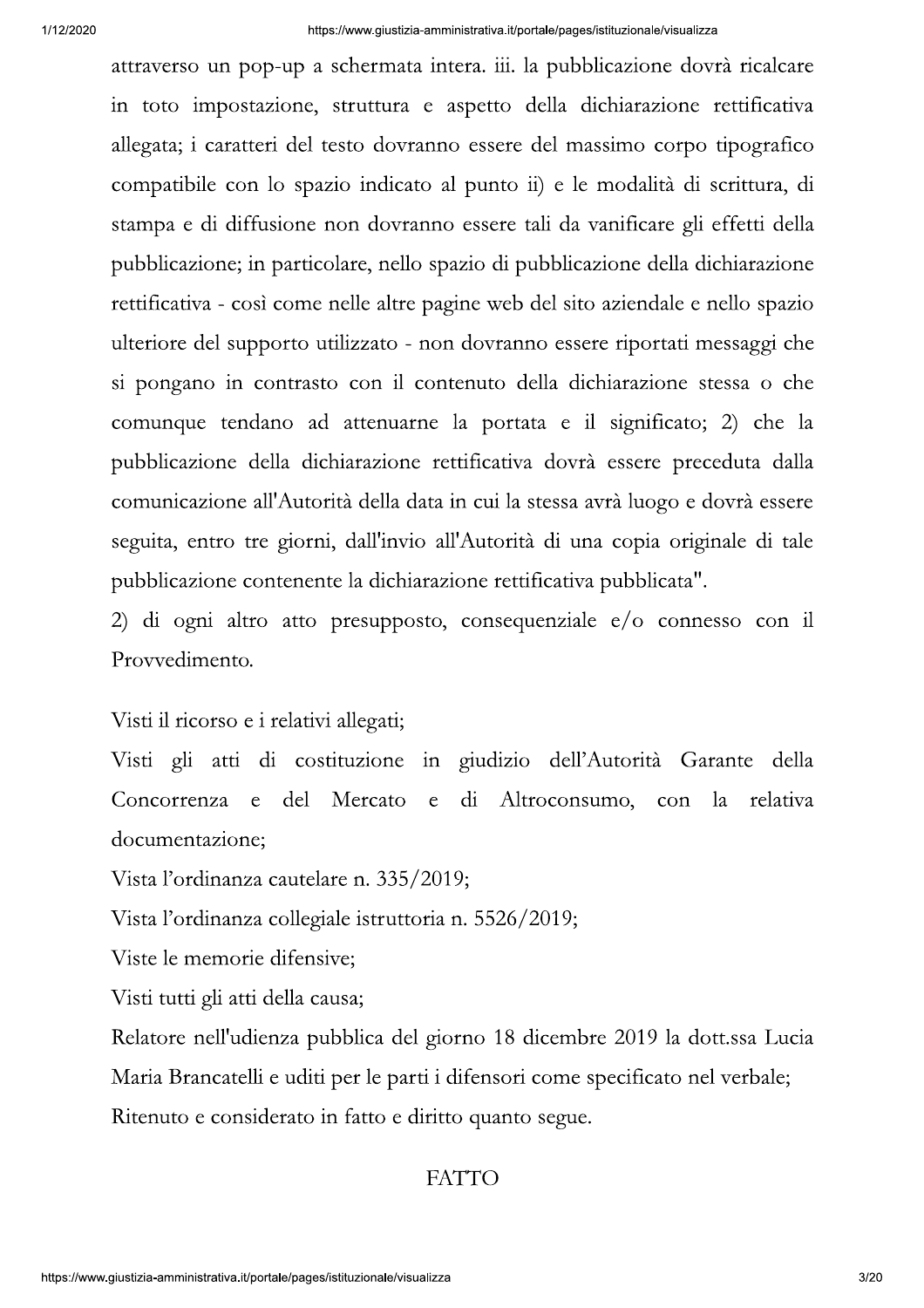1. In data 6 aprile 2018 l'Autorità Garante della Concorrenza e del Mercato (in avanti, "Autorità" o "Agcm") ha avviato il procedimento istruttorio PS1112 nei confronti di Facebook Inc. e Facebook Ireland Limited (quest'ultima in seguito indicata come "Facebook Ireland", "Facebook" o "la società ricorrente") in relazione a presunte pratiche commerciali scorrette in violazione degli articoli 20, 21, 22, 24 e 25 del decreto legislativo n. 206 del 6 settembre 2005 (cd. "Codice del Consumo").

2. Veniva, in particolare, ipotizzata l'esistenza di due distinte pratiche commerciali aventi ad oggetto la raccolta, lo scambio con terzi e l'utilizzo, a fini commerciali, dei dati dei propri utenti consumatori, incluse le informazioni sui loro interessi "on line".

3. La prima pratica, ritenuta "ingannevole" e rubricata sub a), consisteva nell'avere adottato, nella fase di prima registrazione dell'utente nella Piattaforma Facebook (sito "web" e "app"), un'informativa ritenuta da Agcm priva di immediatezza, chiarezza e completezza, in riferimento alla attività di raccolta e utilizzo, a fini commerciali, dei dati degli utenti.

4. La pratica sub b), qualificata come "aggressiva", si concretizzava nella applicazione, in relazione agli utenti registrati sulla piattaforma, di un meccanismo che, secondo la ricostruzione dell'Autorità, comportava la trasmissione dei dati degli utenti dalla Piattaforma del "social network" ai siti "web/app" di terzi e viceversa, senza preventivo consenso espresso dell'interessato, per l'uso degli stessi a fini di profilazione e commerciali.

5. Al procedimento partecipavano anche talune associazioni a tutela degli interessi dei consumatori, tra cui Altroconsumo, Movimento Difesa del Cittadino e Unione Nazionale Consumatori.

6. Il procedimento si concludeva con l'impugnato provvedimento n. 27432 del 29 novembre 2018 con il quale Agcm, conformemente al parere espresso dall'Autorità per le garanzie nelle comunicazioni ("AgCom") deliberava che: la pratica a) posta in essere da Facebook Inc. e Facebook Ireland Ltd. costituiva una pratica commerciale scorretta ai sensi degli artt. 21 e 22, del Codice del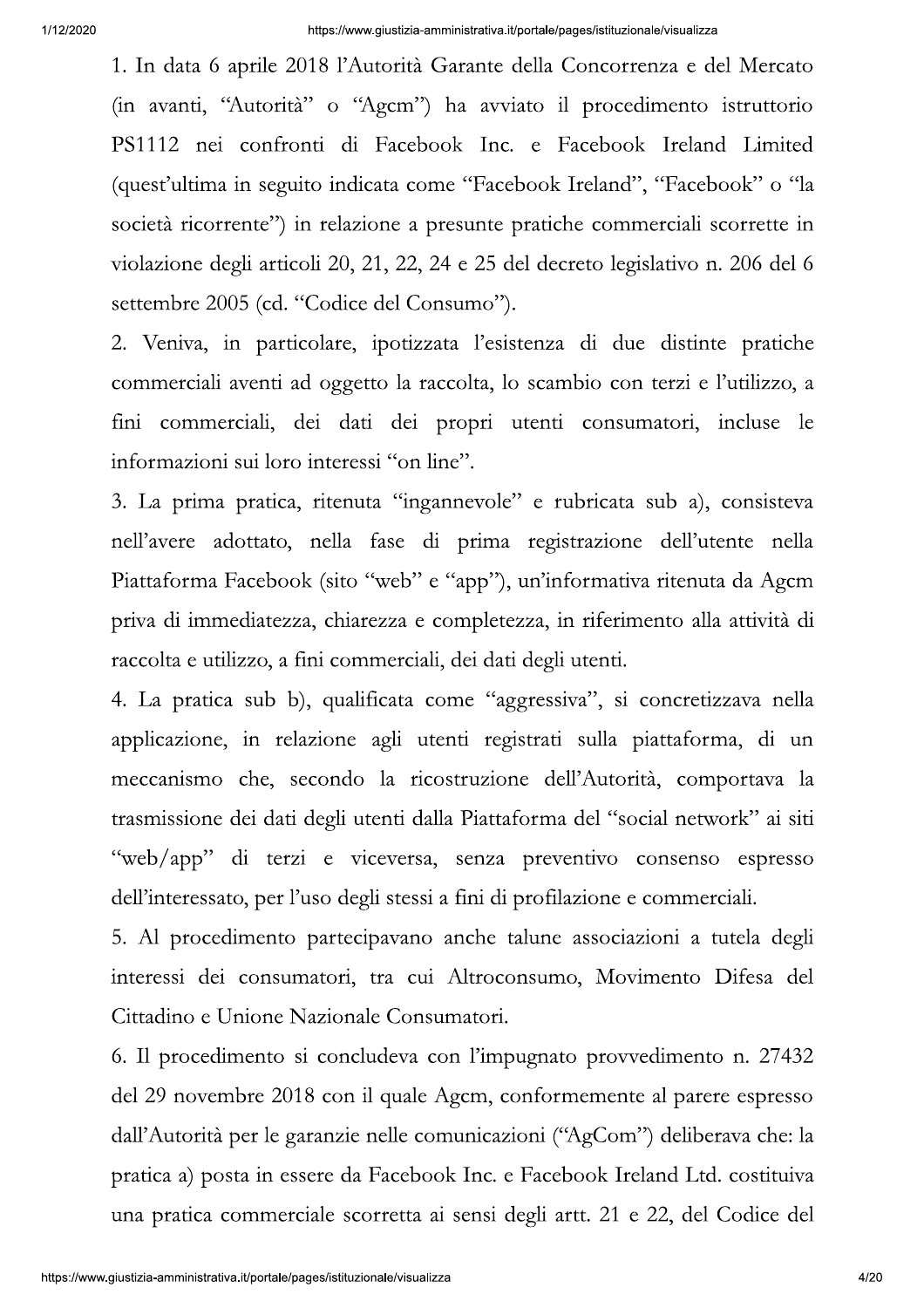Consumo; la pratica b) era scorretta ai sensi degli artt. 24 e 25, del Codice del Consumo. Vietava, altresì, la continuazione di entrambe le pratiche e applicava ad entrambe le società, in solido, due distinte sanzioni amministrative, ciascuna pari a  $\epsilon$  5.000.000,00. Era, inoltre, imposta la pubblicazione, a loro cura e spese, di una dichiarazione rettificativa allegata al provvedimento, ai sensi dell'articolo 27, comma 8, del Codice del Consumo, secondo le modalità riportate nel provvedimento stesso.

7. Avverso il provvedimento sanzionatorio Facebook Ireland ha presentato ricorso, chiedendone l'annullamento per i seguenti motivi:

I. Difetto assoluto di attribuzione dell'AGCM, in quanto non si tratta di pratiche commerciali, in mancanza di un corrispettivo patrimoniale e quindi della necessità di tutelare l'interesse economico dei consumatori. Violazione degli artt. 18 ss. del Codice del Consumo e della Direttiva 2005/29/CE ("Direttiva sulle pratiche commerciali sleali").

Il primo vizio che secondo parte ricorrente inficia il provvedimento, anche sotto il profilo della nullità per carenza di attribuzione, è la circostanza che non sussisteva alcuna pratica commerciale e, quindi, alcuna competenza dell'Agcm. Ciò in quanto, deduce la ricorrente, il servizio di Facebook è fornito agli utenti gratuitamente, nel senso tecnico (ed oggettivo) che nessun corrispettivo patrimoniale (nemmeno indiretto) è richiesto. Richiamata la direttiva europea in materia di pratiche commerciali sleali, Facebook Ireland afferma che occorre che un consumatore acquisti e paghi (o sia indotto ad acquistare o pagare) un prodotto, perché si possa ipotizzare una pratica commerciale scorretta.

II. Difetto assoluto di attribuzione dell'AGCM, "ratione materiae", ossia in quanto la disciplina da applicare era unicamente quella sulla "privacy" (Regolamento UE 2016/679, "Regolamento privacy"). Violazione del principio di specialità, di cui all'art. 3, co. 4, della Direttiva sulle pratiche commerciali sleali. Violazione del Regolamento Privacy.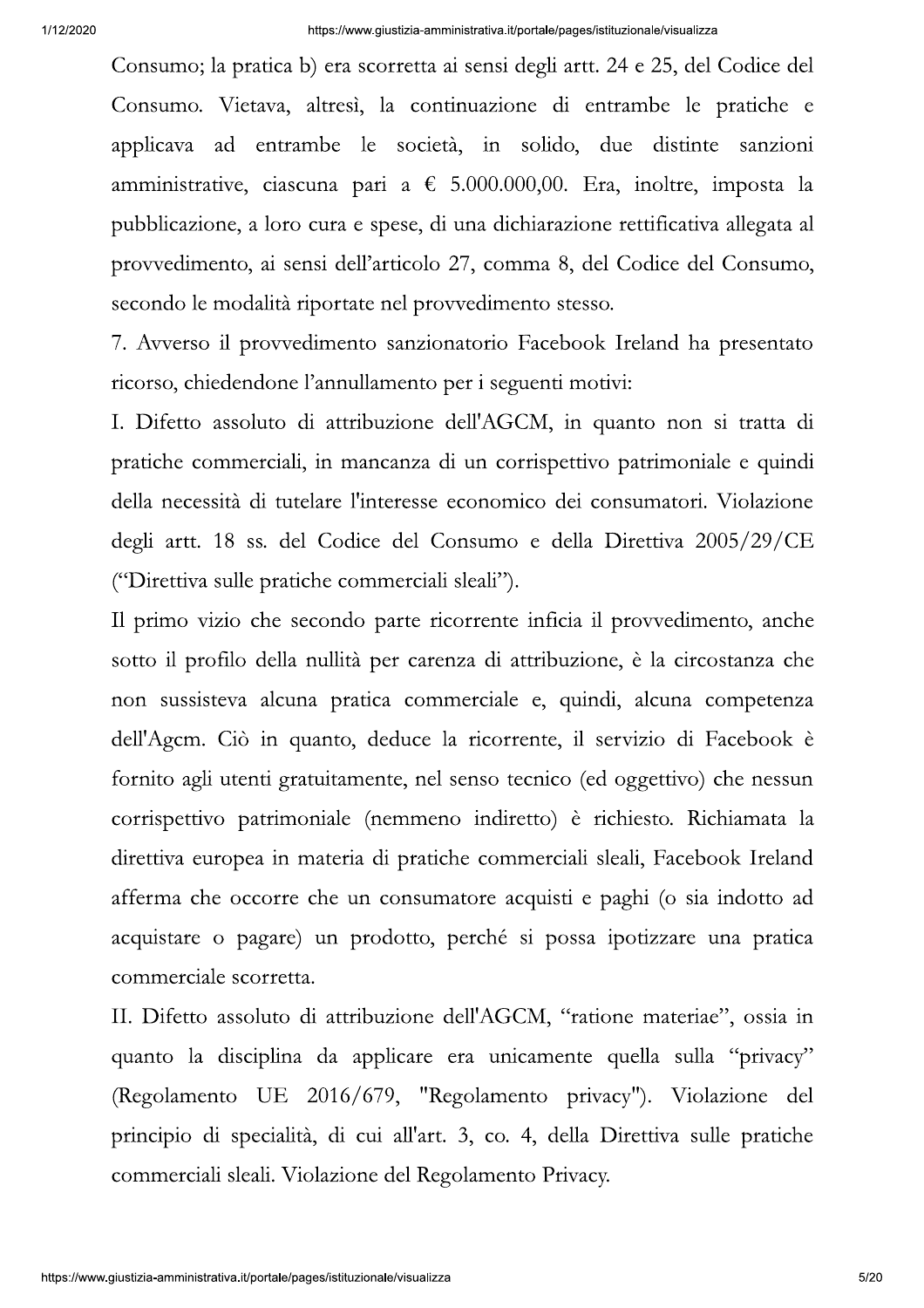La pratica in questione sarebbe comunque assorbita completamente (attenendo all'uso di dati personali) nella disciplina europea sulla "privacy", sulla base del principio di specialità di cui all'art. 3, comma 4, della Direttiva sulle pratiche commerciali sleali. La disciplina "privacy" si occuperebbe direttamente e compiutamente dei profili oggetto di controversia, anche in vista della affermazione del principio di correttezza e trasparenza nei rapporti tra professionisti e consumatori, ai sensi del "considerando" 39 del Regolamento UE 2016/679 ("Regolamento privacy").

III. Violazione della riserva di regolamento UE, quale stabilita dall'art. 288, co. 2, TFUE e dalla giurisprudenza dell'Unione Europea. Violazione del considerando 13 del Regolamento UE 2016/679.

Il "Regolamento privacy", in ragione della sua natura, non poteva essere messo in discussione o anche solo integrato da un atto legislativo nazionale in tema di pratiche commerciali scorrette, dovendo trovare prevalente applicazione in tutte le fattispecie di uso dei dati personali di consumatori.

IV. Violazione del principio di specialità in materia sanzionatoria. Violazione dell'art. 9, l. 689/1981. Violazione dei principi sul concorso apparente di norme sanzionatorie.

Poiché tra le "sanzioni privacy" ipoteticamente infliggibili e quelle per pratiche commerciali scorrette sussiste, secondo la prospettazione di parte ricorrente, un rapporto di specialità in favore delle prime, unicamente queste sarebbero ipotizzabili in presenza di un illecito, inteso come fatto storico della condotta, da non considerare in termini astratti o in relazione ai beni giuridici protetti dalla varie discipline sanzionatorie.

V. Violazione dell'art. 56 del Regolamento UE 2016/679. Difetto assoluto di attribuzione.

Ai sensi del "Regolamento privacy", sussisterebbe la competenza esclusiva all'Autorità capofila (nella specie l'Autorità privacy irlandese, data la sede del titolare del trattamento dei dati) in qualità di unico interlocutore per quanto riguarda il trattamento transfrontaliero. Ne consegue, secondo la tesi di parte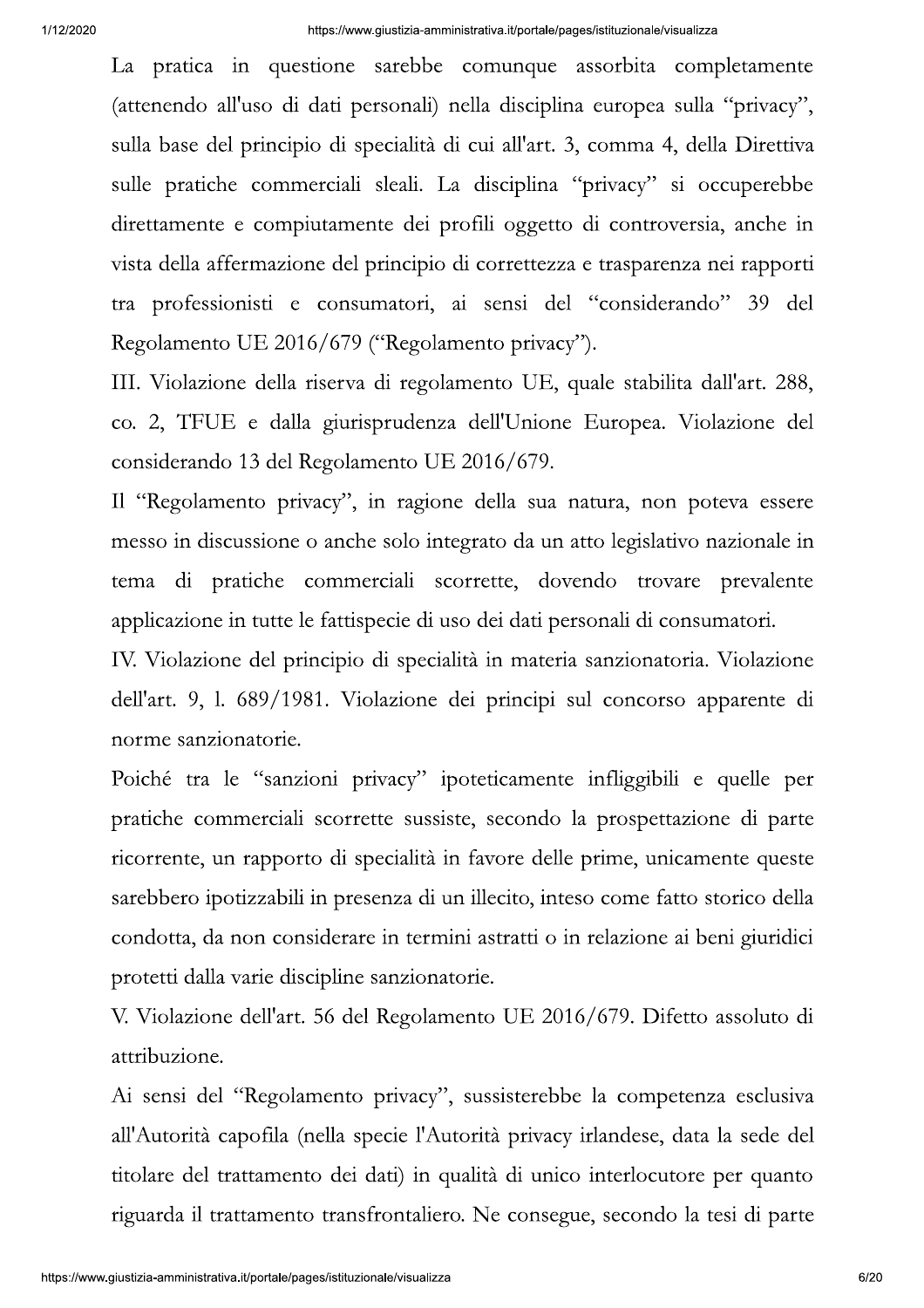ricorrente, che nessuna Autorità italiana (anche se per ipotesi competente in materia di "privacy") avrebbe potuto esercitare diretti poteri di controllo e sanzione sulle pratiche qui in questione, dato che il trattamento dei dati non riguardava la sola Italia ma aveva carattere europeo.

VI. Violazione del principio di legalità/prevedibilità. Violazione dell'art. 7 CEDU e dell'art. 25 Cost.. Violazione del considerando 13 del Regolamento UE 2016/679.

Facebook sarebbe stata sanzionata sulla base di una disciplina (quella sulle pratiche commerciali scorrette) la cui applicazione era imprevedibile e nuova, venendo in considerazione quanto meno una interpretazione estensiva, vietata dall'art. 7 CEDU, delle sanzioni sulle pratiche commerciali al diverso tema della gestione dei dati personali e comunque a pratiche in cui non viene in questione un interesse economico diretto del consumatore.

VII. Inesistenza di qualsivoglia condotta in violazione della disciplina sulle pratiche commerciali scorrette. Violazione del Codice del Consumo e della disciplina "privacy". Inesigibilità della condotta richiesta per irrisolvibile contraddittorietà tra gli standard "privacy" e quelli prospettati dall'AGCM.

In relazione alla condotta sub a), le contestazioni dell'Autorità sarebbero infondate in quanto i consumatori medi non sarebbero fuorviati dalla descrizione del servizio come "gratuito" e Facebook Ireland fornirebbe continuamente ai propri utenti informazioni trasparenti ed esaustive sul trattamento dei dati e su come gli stessi possano, in qualsiasi momento, gestire i propri dati e modificare le preferenze espresse in precedenza.

Quanto alla pratica sub b), il Provvedimento affermerebbe erroneamente l'esistenza di un generale inconsapevole ed automatico trasferimento dei dati degli utenti. In ogni caso, la pratica non potrebbe dirsi "aggressiva", mancando comportamenti invasivi della libertà di scelta del consumatore. Afferma parte ricorrente che Facebook si sarebbe limitata a fornire agli utenti informazioni chiare, trasparenti e complete sulle conseguenze derivanti dalla disattivazione della Piattaforma, senza alcun condizionamento della volontà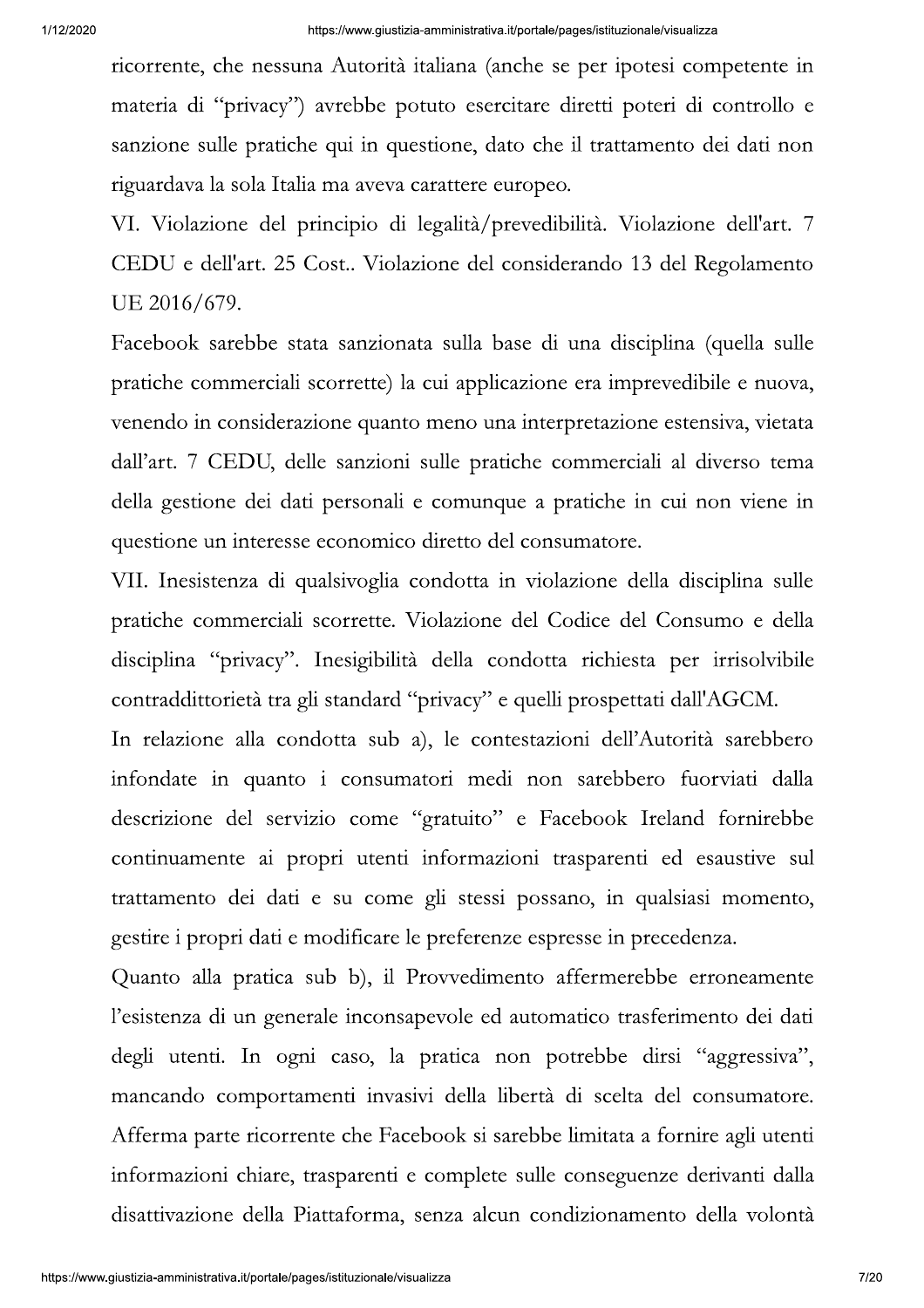del consumatore per indurlo ad effettuare una scelta di cui non fosse convinto.

Inoltre, qualora si ritenesse che Facebook Ireland avesse posto in essere comportamenti contrari al Codice del Consumo, si tratterebbe al massimo di un'unica pratica commerciale scorretta, non aggressiva, in quanto la pratica sub b) dovrebbe ritenersi assorbita della pratica sub a).

VIII. In via subordinata, violazione del principio di proporzionalità quanto all'obbligo di pubblicazione della dichiarazione rettificativa e alle misure imposte per superare la pretesa condotta illecita. Violazione degli artt. 24 e 41 Cost.

In subordine all'accoglimento dei precedenti motivi, Facebook Ireland contesta anche l'obbligo di pubblicare la dichiarazione rettificativa, nonché quello di porre fine alle presunte infrazioni in solo 90 giorni.

Quanto alla dichiarazione rettificativa, essa è considerata eccessivamente gravosa ed invasiva, in quanto incrinerebbe il rapporto di fiducia con gli utenti modalità di pubblicazione dall'Autorità  $\epsilon$ le prescritte sarebbero sproporzionate rispetto alla finalità perseguita.

Non sarebbe proporzionato nemmeno l'invito alla cessazione delle violazioni da realizzare entro 90 giorni, in quanto le misure richieste imporrebbero a Facebook notevoli cambiamenti sulla propria infrastruttura, i quali, anche se formalmente solo a livello italiano, si imporrebbero di fatto a livello globale, dato l'intrinseco carattere unitario di un "social media".

8. L'Agem si è costituita in giudizio, chiedendo la reiezione del ricorso siccome infondato. Si è costituita in giudizio anche Altroconsumo, insistendo nell'infondatezza del gravame.

9. Alla camera di consiglio del 16 gennaio 2019 la domanda cautelare presentata unitamente al ricorso è stata accolta limitatamente alla sospensione dell'imposizione dell'obbligo di esporre e pubblicare la dichiarazione rettificativa, in considerazione delle difficoltà tecniche prospettate dalla ricorrente, anche in ordine ai tempi necessari per la completa ottemperanza.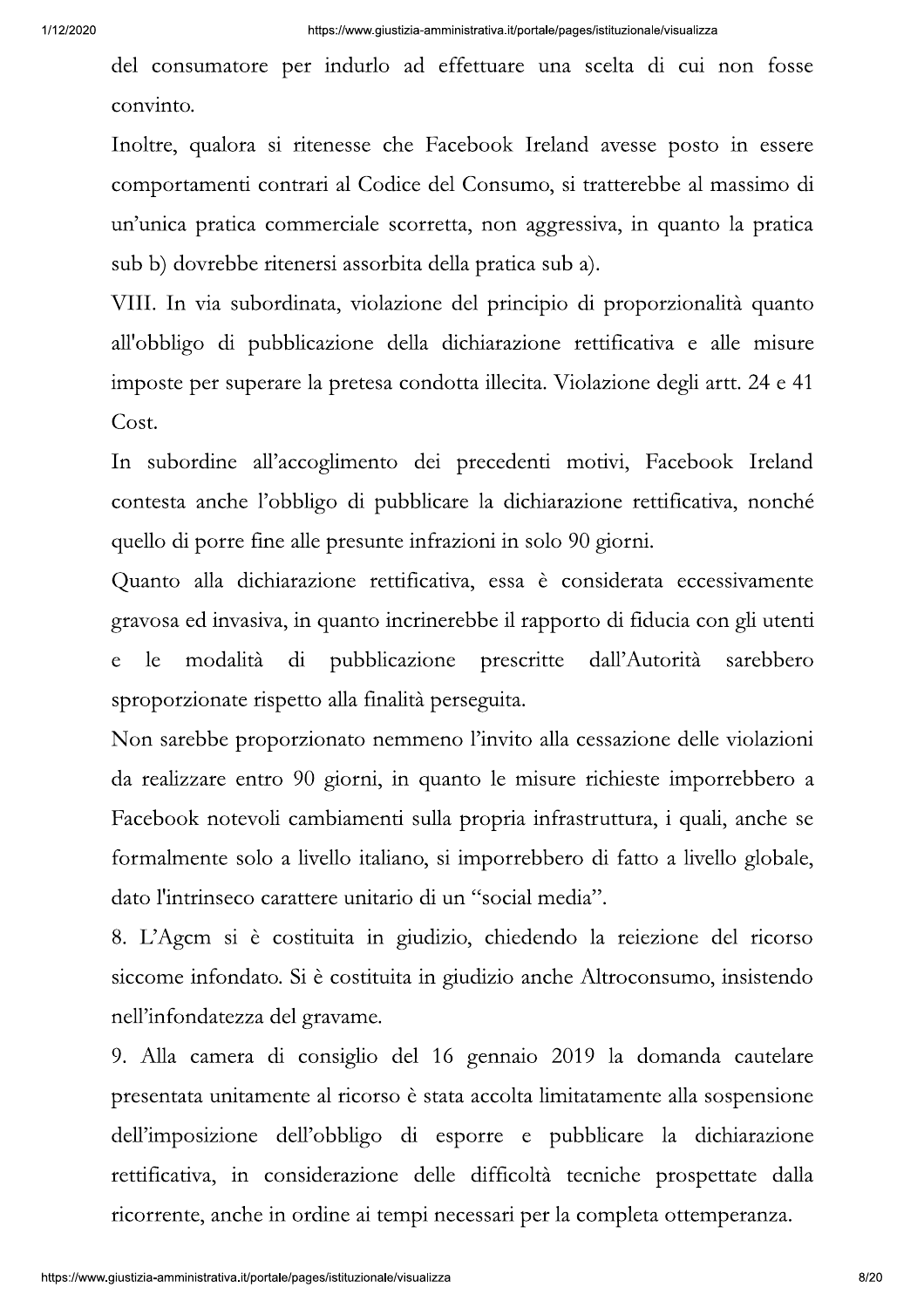10. All'esito della udienza pubblica del 17 aprile 2019, è stata disposta istruttoria al fine di acquisire dalla parte ricorrente informazioni relative a talune modifiche sulle proprie condizioni d'uso, relative alle modalità di utilizzo dei dati dei consumatori, in procinto di essere adottate a seguito di un impegno assunto con la Commissione europea.

11. Parte ricorrente ha depositato in data 28 giugno 2019 una memoria e documenti, al fine di fornire i chiarimenti richiesti.

12. In vista della nuova udienza fissata per la trattazione della causa, le parti hanno depositato ulteriori memorie, insistendo nelle reciproche posizioni.

13. All'udienza pubblica del 18 dicembre 2019, uditi per le parti i difensori presenti e su loro conforme richiesta, la causa è stata trattenuta in decisione.

## **DIRITTO**

1. La controversia ha ad oggetto due distinte condotte poste in essere da Facebook e sanzionate dall'Agcm in quanto ritenute, rispettivamente, ingannevoli e aggressive nei confronti dei consumatori.

2. La prima pratica riguarda la fase di registrazione dell'utente nella Piattaforma FB (sito "web" e "app") e consiste nel rilascio di un'informativa ritenuta poco chiara e incompleta.

Nello specifico, l'Autorità rilevava che "Sino al 15 aprile 2018, l'utente che accedeva alla homepage di FB per registrarsi sulla Piattaforma (sito web e app), a fronte di un claim sulla gratuità del servizio offerto "Iscriviti E' gratis e lo sarà per sempre", non trovava un altrettanto evidente e chiaro richiamo sulla raccolta e uso a fini commerciali dei propri dati da parte di FB" (cfr. par. 18 del provvedimento). L'informazione era ritenuta non veritiera e fuorviante in quanto la raccolta e lo sfruttamento dei dati degli utenti a fini remunerativi si configurava come contro-prestazione del servizio offerto dal "social network", perché dotati di valore commerciale. In particolare, osservava Agcm, "i ricavi provenienti dalla pubblicità on line, basata sulla profilazione degli utenti a partire dai loro dati, costituiscono l'intero fatturato di Facebook Ireland Ltd. e il 98% del fatturato di Facebook Inc.".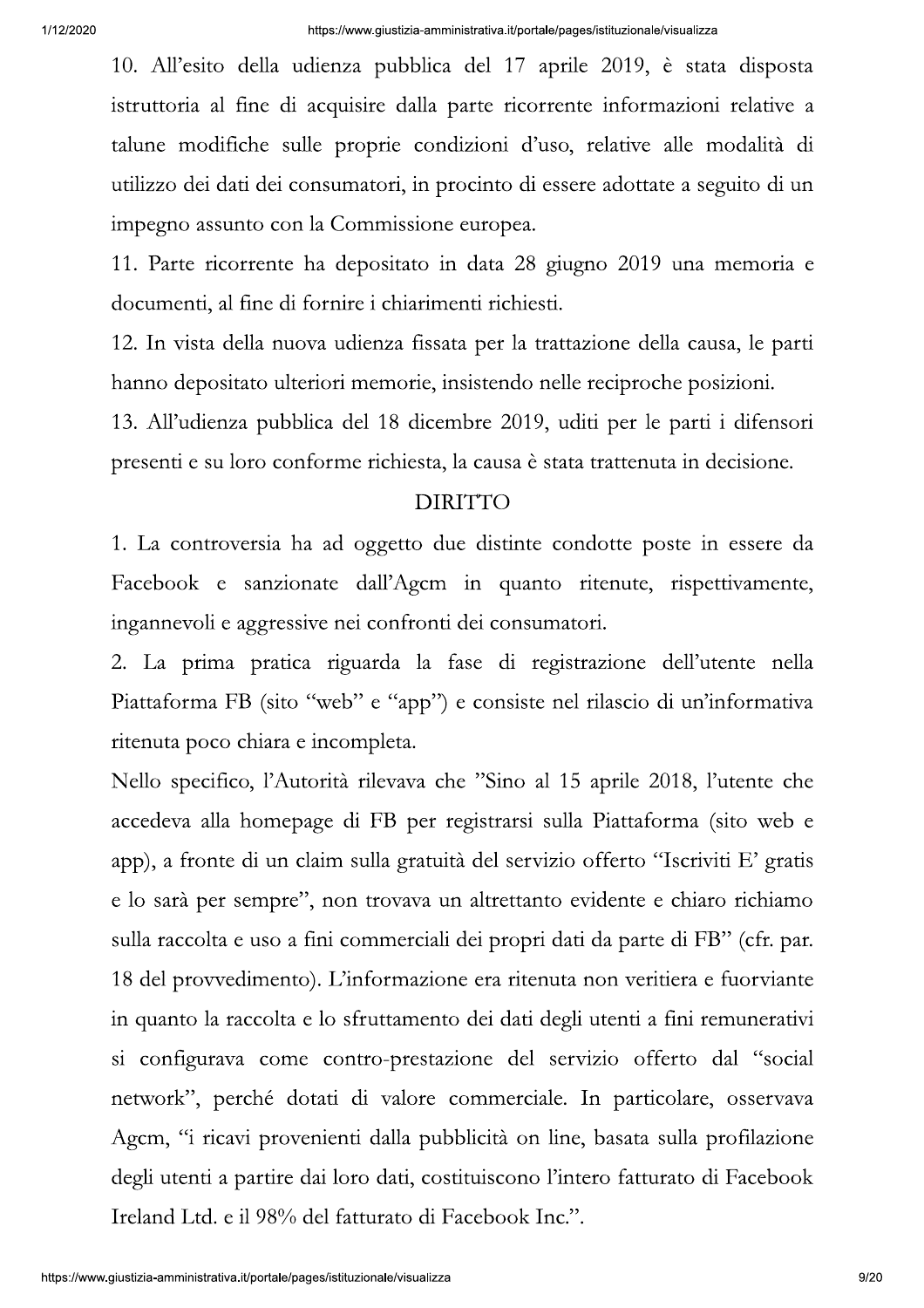3. La seconda pratica concerne il meccanismo che comporta la trasmissione dei dati degli utenti dalla Piattaforma (sito "web/app") del "social network" ai siti "web/app" di terzi e viceversa. Agcm ha ritenuto che tale trasmissione avvenisse con modalità insistenti e tali da condizionare le scelte del consumatore. Nello specifico, rilevava che la Piattaforma "risultava (...) automaticamente attivata con validità autorizzativa generale, senza alcun preventivo consenso espresso da parte dell'utente in quanto la relativa opzione risultava preselezionata da FB, residuando, in capo al soggetto interessato, una mera facoltà di opt-out" (par. 59). Osservava anche che "l'utente veniva indotto a credere che, in caso di disattivazione della Piattaforma, le limitazioni sarebbero state ben più ampie e pervasive rispetto a quanto realmente previsto e tecnicamente necessario", con l'effetto di indurlo a non modificare la scelta operata dalla società (par. 61).

4. Preliminarmente, il Collegio non accoglie l'istanza al superamento del numero massimo di pagine, presentata dalla parte ricorrente successivamente alla presentazione del ricorso. Ciò in quanto, pur avendo argomentato l'esponente in ordine alla ricorrenza dei presupposti di cui all'art. 6 del decreto del Presidente del Consiglio di Stato n. 167 del 22 dicembre 2016 - e quindi alla ricorrenza delle condizioni che legittimano la proposizione della richiesta di superamento - non ha poi individuato "gravi e giustificati motivi" che, ai sensi del successivo articolo 7, legittimano la proponibilità dell'autorizzazione successiva in luogo di quella preventiva.

5. Passando all'esame del merito della controversia, per ragioni di carattere espositivo saranno in primo luogo scrutinati i motivi di ricorso in relazione alla prima condotta sanzionata.

6. Le censure di parte ricorrente riguardano innanzitutto la carenza di potere dell'Agcm, che avrebbe invaso un campo di esclusiva competenza dell'Autorità garante per la "privacy", in quanto: non sussisterebbe alcun corrispettivo patrimoniale e, quindi, un interesse economico dei consumatori da tutelare; gli obblighi asseritamente violati sarebbero tutti attinenti al diverso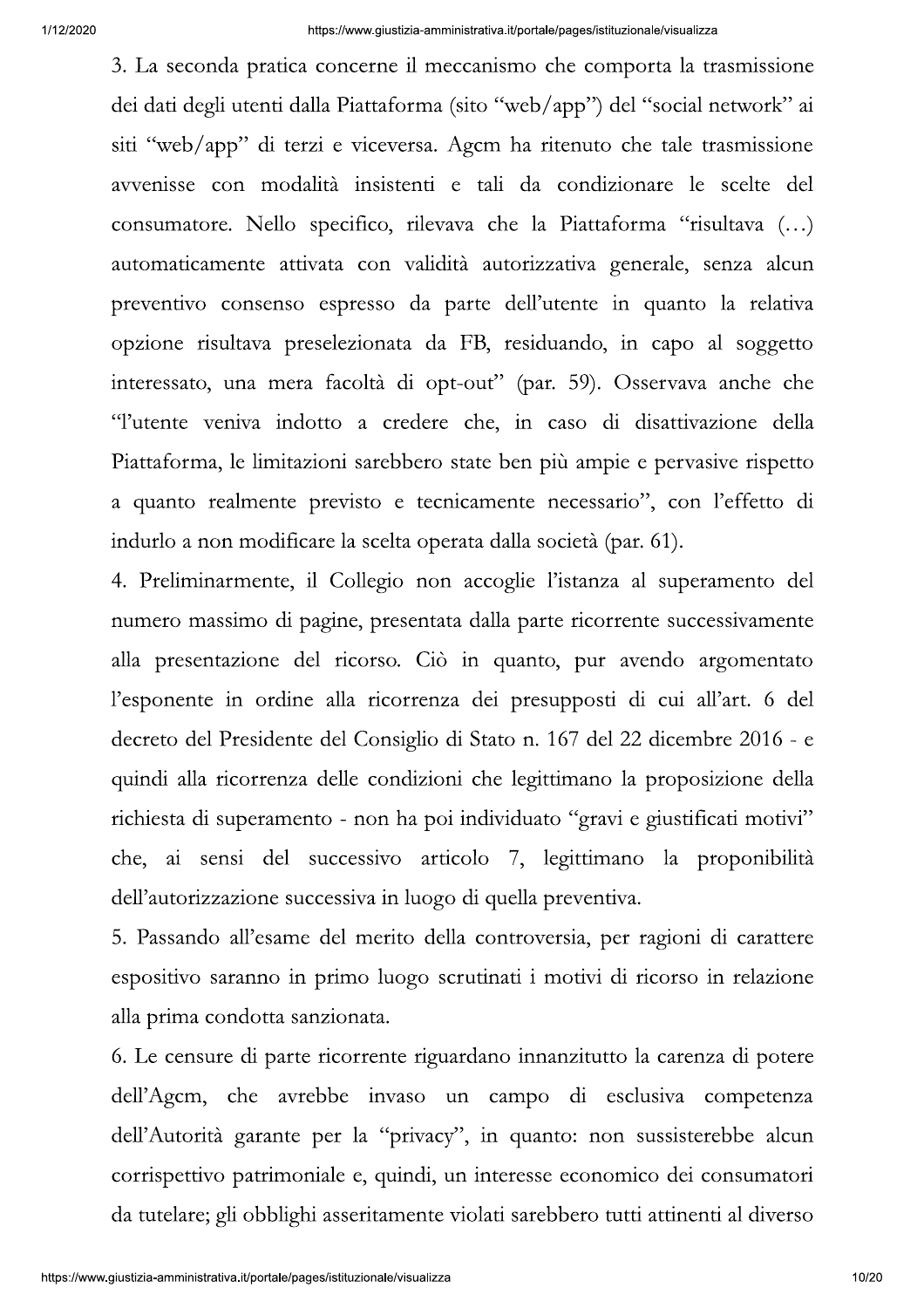profilo del trattamento dei dati personali degli utenti, disciplinato unicamente dal "Regolamento privacy" che, in virtù del principio di specialità, assorbirebbe la condotta in questione.

Le doglianze non possono essere condivise.

Le tesi di parte ricorrente presuppongono che l'unica tutela del dato personale sia quella rinvenibile nella sua accezione di diritto fondamentale dell'individuo, e per tale motivo Facebook era tenuta esclusivamente al corretto trattamento dei dati dell'utente ai fini dell'iscrizione e dell'utilizzo del "social network". Tuttavia, tale approccio sconta una visione parziale delle potenzialità insite nello sfruttamento dei dati personali, che possono altresì costituire un "asset" disponibile in senso negoziale, suscettibile di sfruttamento economico e, quindi, idoneo ad assurgere alla funzione di "controprestazione" in senso tecnico di un contratto.

A fronte della tutela del dato personale quale espressione di un diritto della personalità dell'individuo, e come tale soggetto a specifiche e non rinunciabili forme di protezione, quali il diritto di revoca del consenso, di accesso, rettifica, oblio, sussiste pure un diverso campo di protezione del dato stesso, inteso quale possibile oggetto di una compravendita, posta in essere sia tra gli operatori del mercato che tra questi e i soggetti interessati.

Il fenomeno della "patrimonializzazione" del dato personale, tipico delle nuove economie dei mercati digitali, impone agli operatori di rispettare, nelle relative transazioni commerciali, quegli obblighi di chiarezza, completezza e non ingannevolezza delle informazioni previsti dalla legislazione a protezione del consumatore, che deve essere reso edotto dello scambio di prestazioni che è sotteso alla adesione ad un contratto per la fruizione di un servizio, quale è quello di utilizzo di un "social network".

7. La possibilità di uno sfruttamento economico del dato personale nell'ambito delle "piattaforme social" e la conseguente necessità di tutelare il consumatore che le utilizzi non può neppure definirsi, come prospettato da Facebook, un concetto del tutto innovativo, frutto di una interpretazione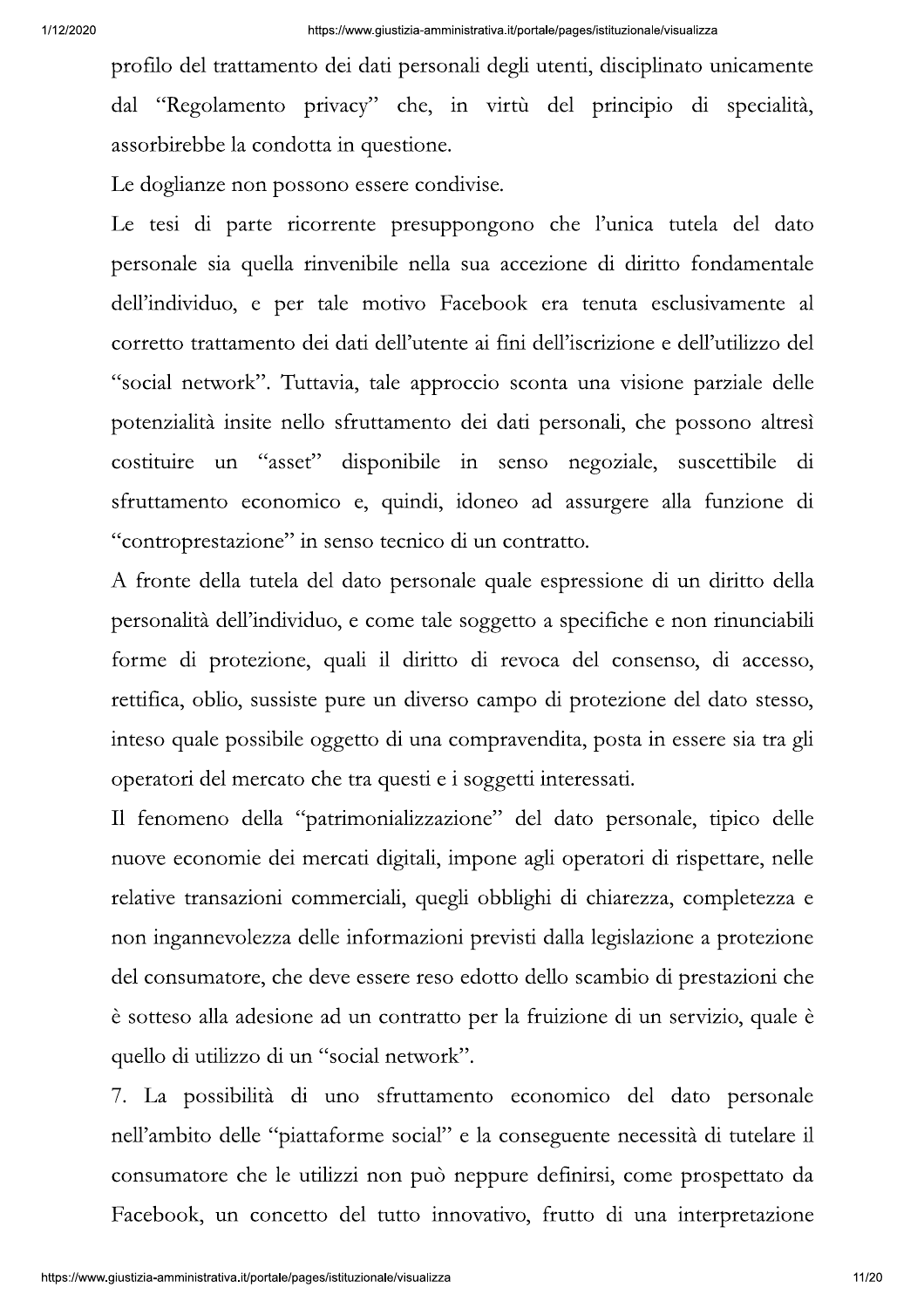"estensiva" di norme sanzionatorie, come tale contraria al principio di prevedibilità.

Già negli "Orientamenti per l'attuazione/applicazione della direttiva 2005/29/CE relativa alle pratiche commerciali sleali" del 25 maggio 2016, la Commissione Europea aveva affermato che "i dati personali, le preferenze dei consumatori e altri contenuti generati dagli utenti hanno un valore economico de facto".

La stessa Agcm, conformemente alle indicazioni provenienti in ambito comunitario, aveva sanzionato l'11 maggio 2017 con il provvedimento PS10601 un operatore di "social network" per pratiche commerciali scorrette nei confronti della propria utenza, osservando che il patrimonio informativo costituito dai dati degli utenti e la profilazione degli utenti medesimi a uso commerciale e per finalità di "marketing" "...acquista, proprio in ragione di tale uso, un valore economico idoneo, dunque, a configurare l'esistenza di un rapporto di consumo tra il Professionista e l'utente" (cfr. il par. 54 del richiamato provvedimento).

Anche nella decisione della Commissione Europea del 3 ottobre 2014 e pubblicata il 19 novembre 2014, che ha autorizzato la concentrazione relativa all'acquisizione da parte di Facebook di tale operatore di "social network", erano presenti considerazioni sul valore economico dei dati degli utenti.

Da ultimo, l'esistenza di prestazioni corrispettive nei contratti per la fornitura di servizi di "social media" è stata affermata anche dal "network" europeo di autorità nazionali per la cooperazione della tutela dei consumatori di cui al 2006/2004/CE. Nell'affrontare il tema della possibile Regolamento contrarietà delle Condizioni d'Uso della piattaforma Facebook alla direttiva 93/13/CEE, concernente le clausole abusive nei contratti con i consumatori, il network ha avuto modo di affermare che tale direttiva "si applica a tutti i contratti tra consumatori e professionisti, a prescindere dalla natura onerosa di tali contratti, inclusi i contratti in cui il contenuto e la profilazione generati dal consumatore rappresentano la controprestazione alternativa al denaro"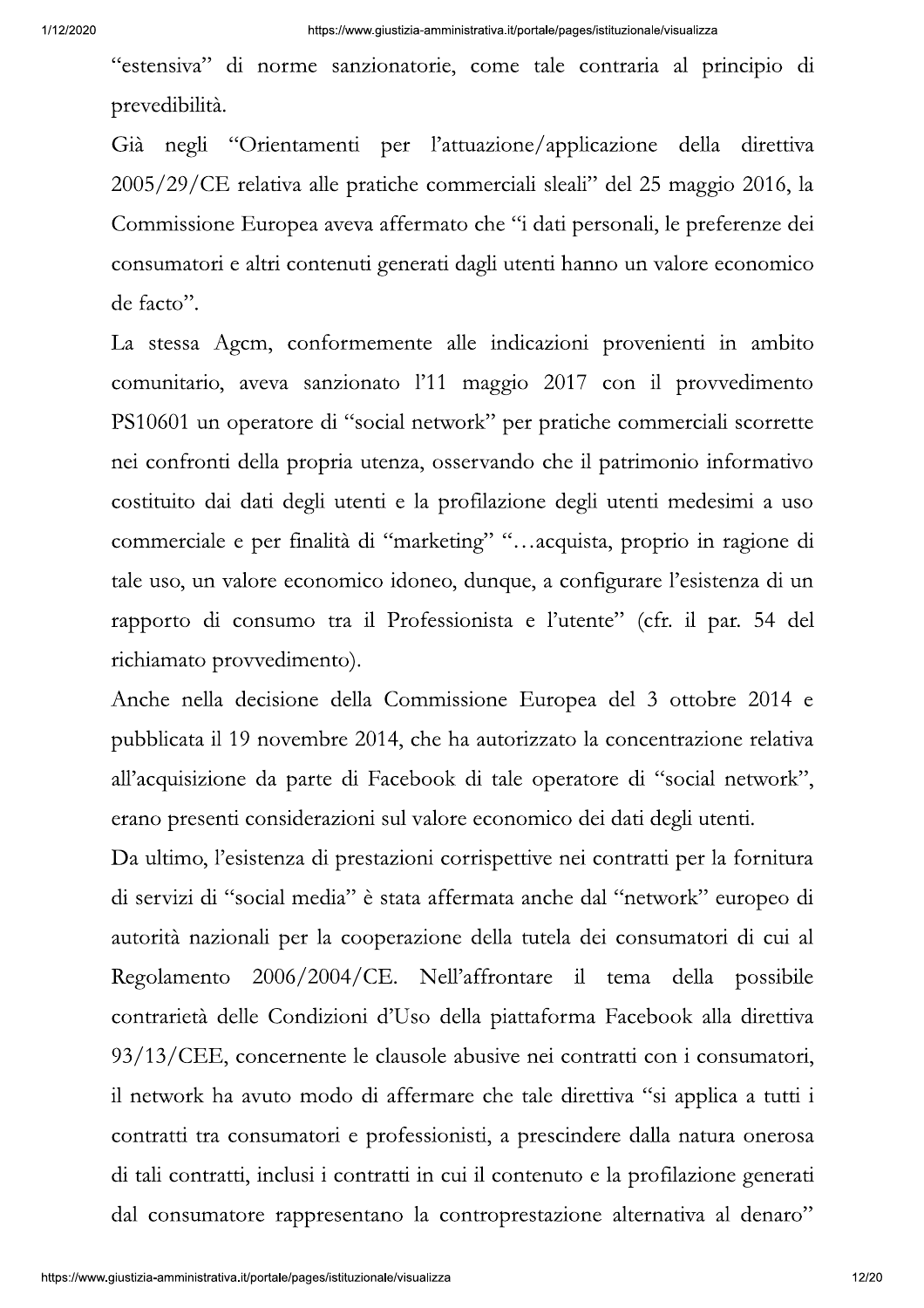(cfr. pag. 19 della lettera del 9 novembre 2016 inviata a Facebook con cui è stata trasmessa la Posizione Comune del Network, allegata alla memoria di parte ricorrente del 28 giugno 2019).

8. Deve anche escludersi che l'omessa informazione dello sfruttamento ai fini commerciali dei dati dell'utenza sia una questione interamente disciplinata e sanzionata nel "Regolamento privacy".

La non sovrapponibilità dei piani relativi alla tutela della "privacy" e alla protezione del consumatore si desume dalle considerazioni svolte dalla Corte di giustizia dell'Unione Europea, del 13 settembre 2018, nelle cause riunite C 54/17 e C 55/17, nella quale si è statuito che la disciplina consumeristica non trova applicazione "unicamente quando disposizioni estranee a quest'ultima, disciplinanti aspetti specifici delle pratiche commerciali sleali, impongono ai professionisti, senza alcun margine di manovra, obblighi incompatibili con quelli stabiliti dalla direttiva 2005/29".

Non sussiste, nel caso di specie, alcuna incompatibilità o antinomia tra le previsioni del "Regolamento privacy" e quelle in materia di protezione del consumatore, in quanto le stesse si pongono in termini di complementarietà, imponendo, in relazione ai rispettivi fini di tutela, obblighi informativi specifici, in un caso funzionali alla protezione del dato personale, inteso quale diritto fondamentale della personalità, e nell'altro alla corretta informazione da fornire al consumatore al fine di fargli assumere una scelta economica consapevole.

9. Per le medesime ragioni, non esiste neppure il paventato rischio di un effetto plurisanzionatorio della medesima condotta (intesa come identico fatto storico) posta in essere dal professionista che gestisce il "social network". L'oggetto di indagine da parte delle competenti autorità riguarda, infatti, condotte differenti dell'operatore, afferenti nel primo caso al corretto trattamento del dato personale ai fini dell'utilizzo della piattaforma e nel secondo caso alla chiarezza e completezza dell'informazione circa lo sfruttamento del dato ai fini commerciali.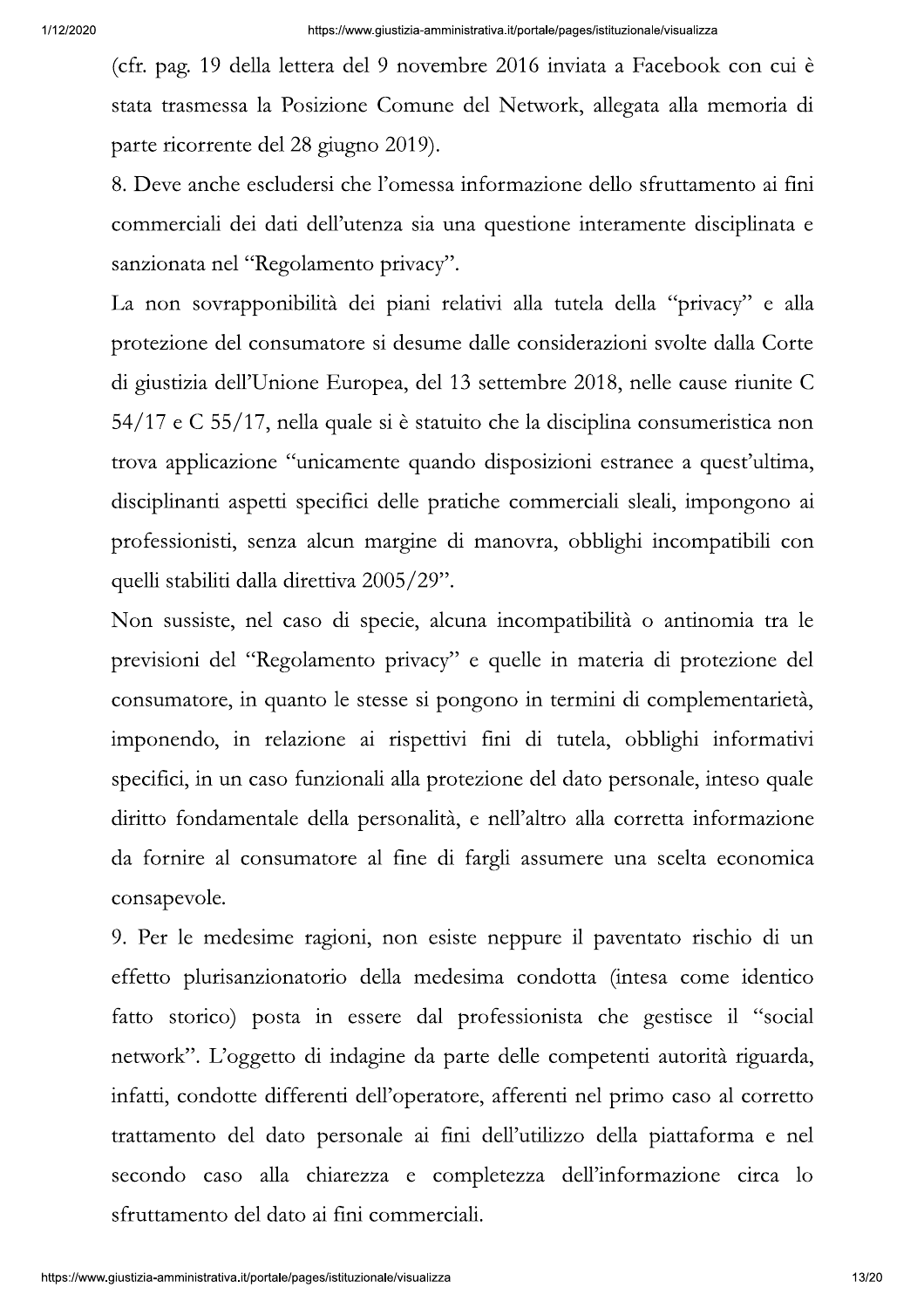10. Dunque, in termini generali, il valore economico dei dati dell'utente impone al professionista di comunicare al consumatore che le informazioni ricavabili da tali dati saranno usate per finalità commerciali che vanno al di là della utilizzazione nel solo "social network": in assenza di adeguate informazioni, ovvero nel caso di affermazioni fuorvianti, la pratica posta in essere può quindi qualificarsi come ingannevole.

11. La prima condotta sanzionata presenta effettivamente tale carattere, in quanto il "claim" utilizzato da Facebook nella pagina di registrazione per invogliare gli utenti a iscriversi ("Iscriviti E' gratis e lo sarà per sempre") lasciava intendere l'assenza di una controprestazione richiesta al consumatore in cambio della fruizione del servizio.

In proposito, parte ricorrente non può essere seguita laddove sostiene che il richiamo al concetto di gratuità sarebbe giustificato dalla mancata richiesta del pagamento di una somma di denaro e che il consumatore medio attribuirebbe a tale termine, nella sua accezione comune, il significato di mera assenza di un corrispettivo patrimoniale. La pratica, infatti, è stata sanzionata in ragione della incompletezza delle informazioni fornite, che a fronte del "claim" di "gratuità" del servizio non consentivano al consumatore di comprendere che il professionista avrebbe poi utilizzato i dati dell'utente a fini remunerativi, perseguendo un intento commerciale (cfr. par. 55 provv.).

In argomento, il provvedimento ha fornito una puntuale motivazione, supportata da una adeguata istruttoria, sulla carenza di sufficienti informazioni, nel processo di registrazione, circa il valore commerciale dei dati e allo scopo commerciale perseguito.

L'affermazione di parte ricorrente secondo cui l'onere informativo imposto a Facebook imporrebbe uno standard inconciliabile con gli Orientamenti sulla trasparenza ai sensi del "Regolamento Privacy" rimane indimostrata e, anzi, contraddetta dagli "Orientamenti per l'attuazione/applicazione della direttiva 2005/29/CE relativa alle pratiche commerciali sleali" del 2016, che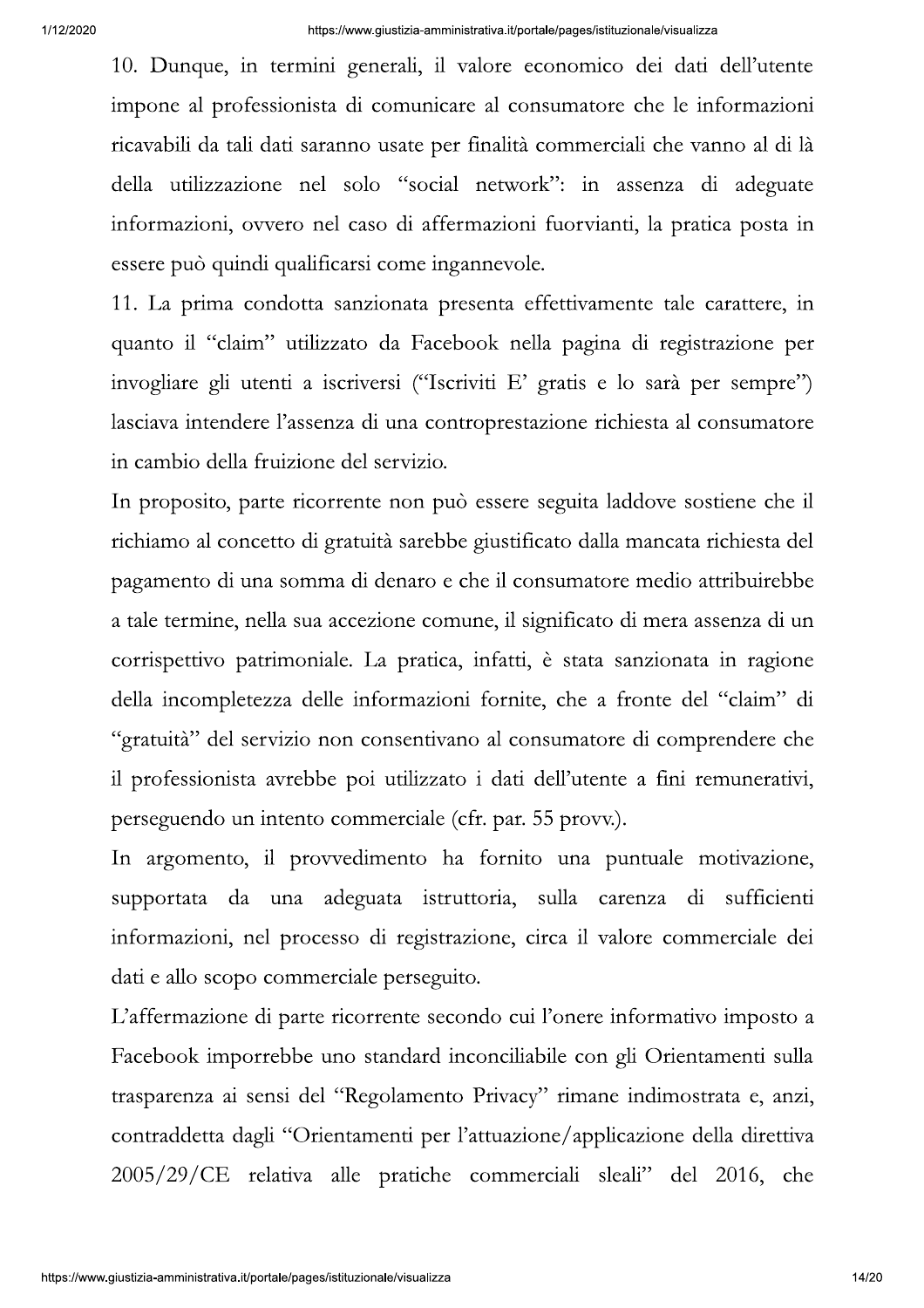impongono espressamente ai professionisti di non occultare l'intento commerciale di una pratica.

La circostanza, poi, che ai fini della predisposizione della cosiddetta "informativa privacy" i relativi orientamenti suggeriscano una suddivisione in sezioni ovvero "stratificata on line" non è rilevante ai fini della carenza informativa del "claim" rilevata dall'Autorità, in ragione della diversità dei campi di applicazione e degli strumenti di tutela previsti dalle relative normative di settore.

12. L'Autorità nel provvedimento impugnato ha anche ampiamente confutato le tesi di parte ricorrente circa la completezza e chiarezza delle informazioni successivamente accessibili tramite "link" alla Normativa dati, alle Condizioni d'uso e alla Normativa Cookie, rilevando, alla stregua di un giudizio logicamente formulato, come le informazioni in questione non fossero né chiaramente né immediatamente percepibili. Quanto al "banner cookie", inserito successivamente all'avvio del procedimento, è stato legittimamente dall'Autorità inidoneo a far venire meno l'omissione ritenuto  $\mathbf{e}$ l'ingannevolezza riscontrata, in quanto "oltre a non essere contestuale alla registrazione in FB, risulta generico oltreché scarsamente esplicativo e, laddove visualizzato in tale fase, nemmeno adiacente al pulsante di creazione dell'account" (par. 21).

13. Dunque, il giudizio di ingannevolezza della condotta sub a) formulato nel provvedimento impugnato si sottrae ai vizi denunciati, risultando corretta la valutazione della Autorità circa l'idoneità della pratica a trarre in inganno il consumatore e a impedire la formazione di una scelta consapevole, omettendo di informarlo del valore economico di cui la società beneficia in conseguenza della sua registrazione al "social network".

14. Quanto alle doglianze circa l'obbligo di pubblicare una dichiarazione rettificativa, occorre premettere che si tratta di una misura accessoria prevista dell'art. 27, comma 8, del codice del consumo, secondo cui, con il provvedimento che irroga la sanzione pecuniaria, "può essere disposta, a cura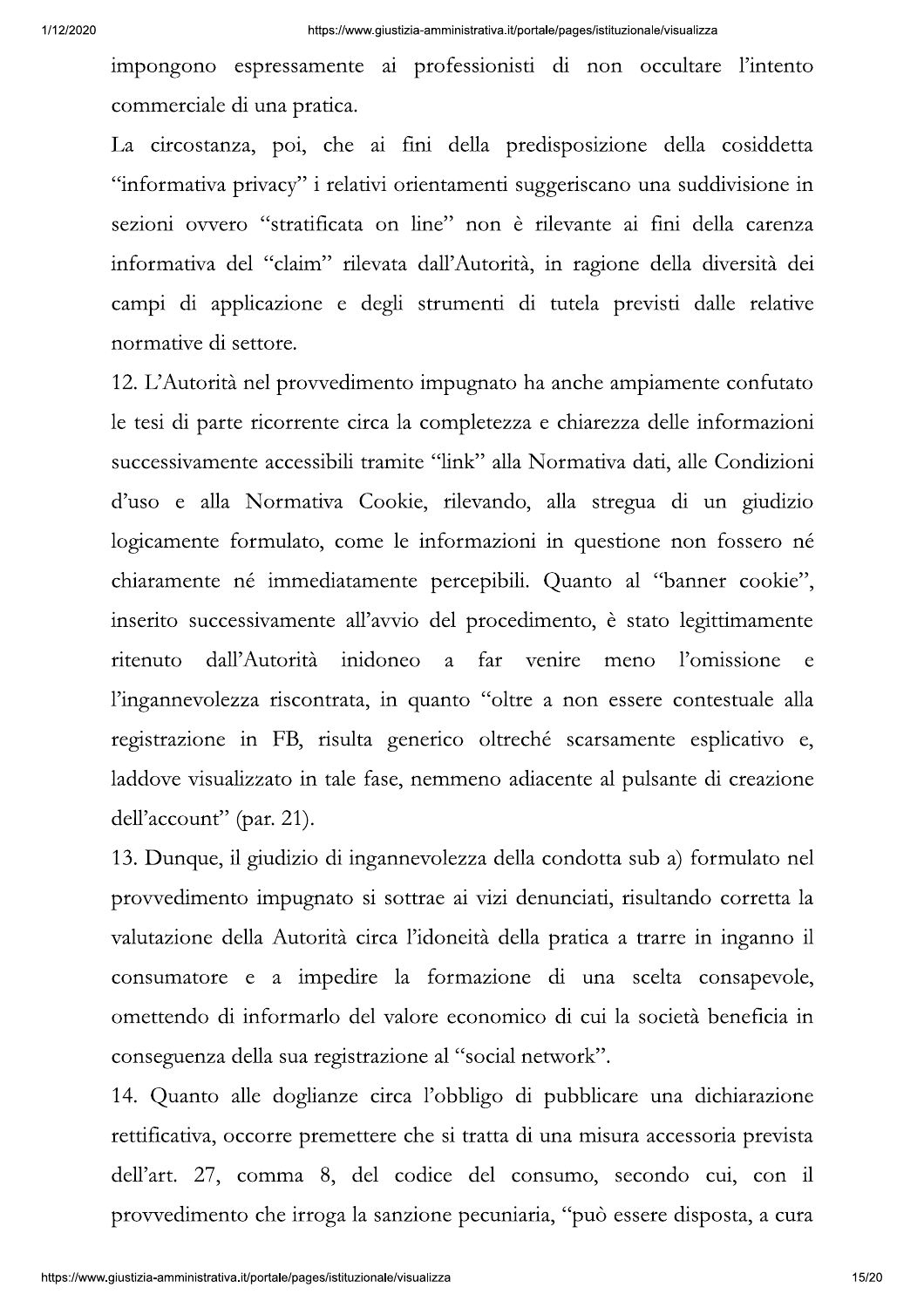e spese del professionista, la pubblicazione della delibera, anche per estratto, ovvero di un'apposita dichiarazione rettificativa, in modo da impedire che le pratiche commerciali scorrette continuino a produrre effetti".

Si è chiarito che la dichiarazione non ha lo scopo di sanzionare l'operatore pubblicitario, ovvero di risarcire i soggetti già lesi dal messaggio, bensì di impedire, da un lato, eventuali future riedizioni del messaggio e dall'altro di contrastare l'eventuale persistere degli effetti del "claim" ingannevole. Di conseguenza, le modalità e le forme di detta pubblicazione sono rimesse alla valutazione discrezionale dell'Autorità e condizionate dalla necessità di raggiungere lo scopo per il quale essa è stata disposta (cfr. Tar Lazio, sez. I, n. 2306/2007; Cons. Stato, sez. VI, 21 luglio 2003 n. 4211).

L'obbligo di pubblicazione della dichiarazione risulta del tutto giustificato, avuto riguardo alle finalità perseguite, e proporzionato, quanto alle modalità imposte, alla diffusione del messaggio.

In argomento, le critiche nel ricorso secondo cui la pubblicazione della dichiarazione incrinerebbe il rapporto di fiducia con gli utenti non possono assumere rilevanza, trattandosi di valutazioni, indimostrate, di opportunità, che impingono nella sfera di discrezionalità riservata all'Autorità ma non determinano una potenziale illegittimità del provvedimento nella parte "de qua".

Anche le censure relative al difetto di proporzionalità della misura rispetto allo scopo che persegue non si palesano fondate, alla luce delle modalità tecniche previste dalla stessa Autorità, che richiede la visibilità "mirata" della stessa solo a chi acceda alla "homepage" di Facebook o alla relativa "app", per un periodo di tempo circoscritto (pari a venti giorni), e a ciascun utente registrato per una sola volta in occasione del suo primo accesso alla propria pagina personale Facebook.

Infine, quanto alle deduzioni di Facebook, compendiate in una relazione tecnica allegata al ricorso, in cui si sostiene di non potere ottemperare pienamente alla misura imposta dall'Autorità, anche in ragione della genericità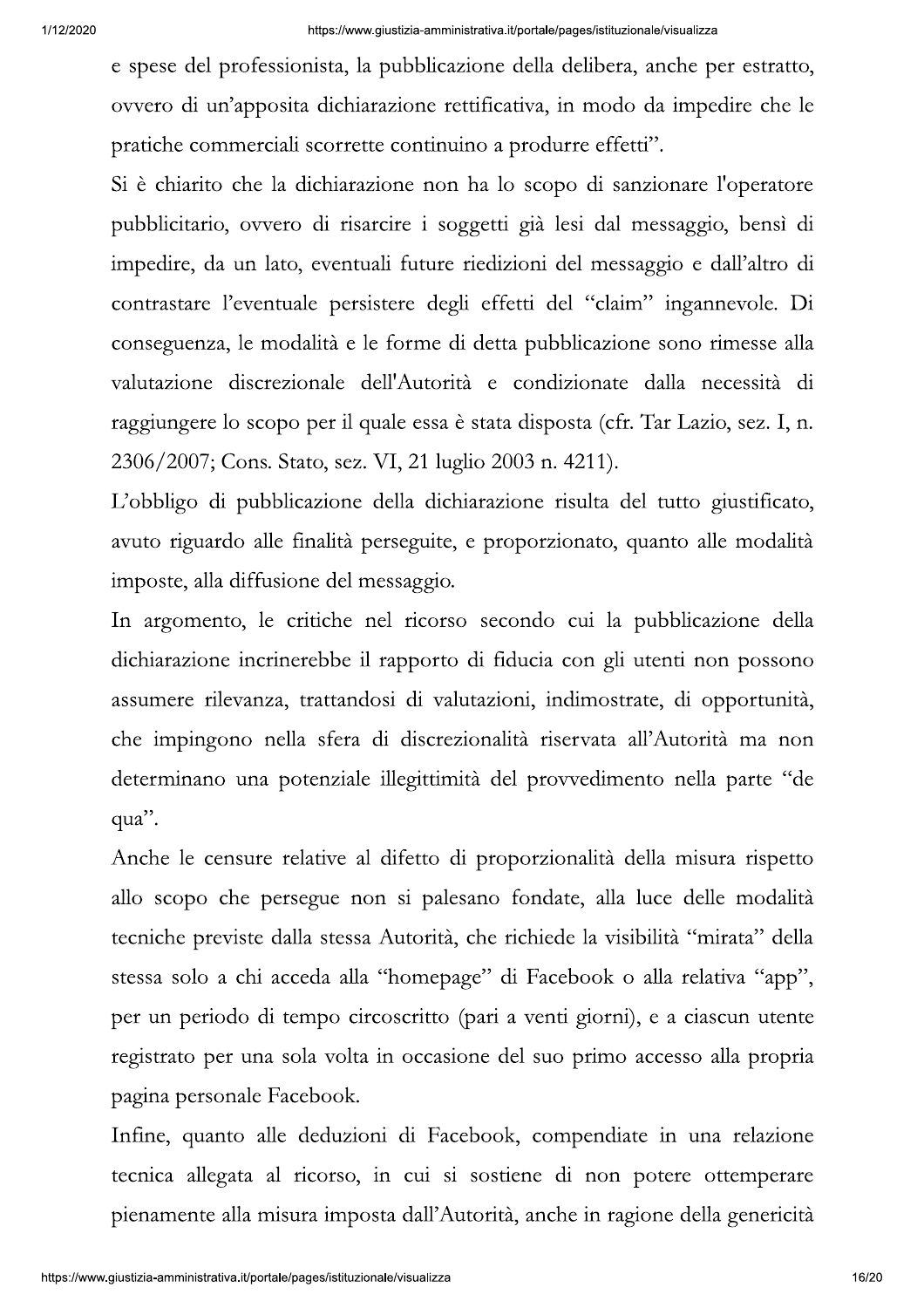di alcune indicazioni, il Collegio osserva, in relazione alle criticità ravvisate sulle modifiche da apportare alla "app" di Facebook, che non risulta dimostrata l'impossibilità tecnica di realizzarle attraverso il rilascio di un aggiornamento dell'applicazione. Quanto alle altre difficoltà tecniche prospettate dalla ricorrente (quali quelle relative al formato della dichiarazione e alla visualizzazione del "pop-up" agli utenti italiani e per una sola volta) si tratta di questioni di carattere interpretativo, che non incidono sulla corretta imposizione della misura ma al più potranno essere affrontate dalla parte e dall'Autorità in sede di verifica dell'ottemperanza al provvedimento stesso, entro il cui ambito l'Agem sarà tenuta a fornire a Facebook ogni chiarimento necessario per consentire una compiuta esecuzione della misura.

15. E' possibile passare allo scrutinio delle censure riguardanti la pratica sub b) descritta nel provvedimento impugnato, che ha ad oggetto il meccanismo di trasmissione dei dati degli utenti registrati a Facebook dalla Piattaforma  $(\text{sito "web/app")$  del social network ai siti "web/app" di terzi.

L'Autorità ha rilevato che la Piattaforma era "automaticamente attivata con validità autorizzativa generale, senza alcun preventivo consenso espresso da parte dell'utente in quanto la relativa opzione risultava preselezionata da FB, residuando, in capo al soggetto interessato, una mera facoltà di opt-out". L'Autorità ha affermato che l'utente veniva indotto a credere che, in caso di disattivazione della Piattaforma, le conseguenze per lui penalizzanti, sia nella fruizione del "social network", sia nella accessibilità e utilizzo dei siti "web" e "app" di terzi, sarebbero state ben più ampie e pervasive rispetto a quanto realmente previsto e tecnicamente necessario (par. 61).

In definitiva, secondo l'Autorità, nonostante alcune modifiche operate dal professionista dopo l'avvio del procedimento sanzionatorio, sussisteva una pratica commerciale aggressiva in quanto Facebook continuava nella condotta di "preflaggare le opzioni a disposizione dell'utente e di disincentivarne la deselezione ricorrendo all'uso di espressioni atte a condizionare l'utente sulla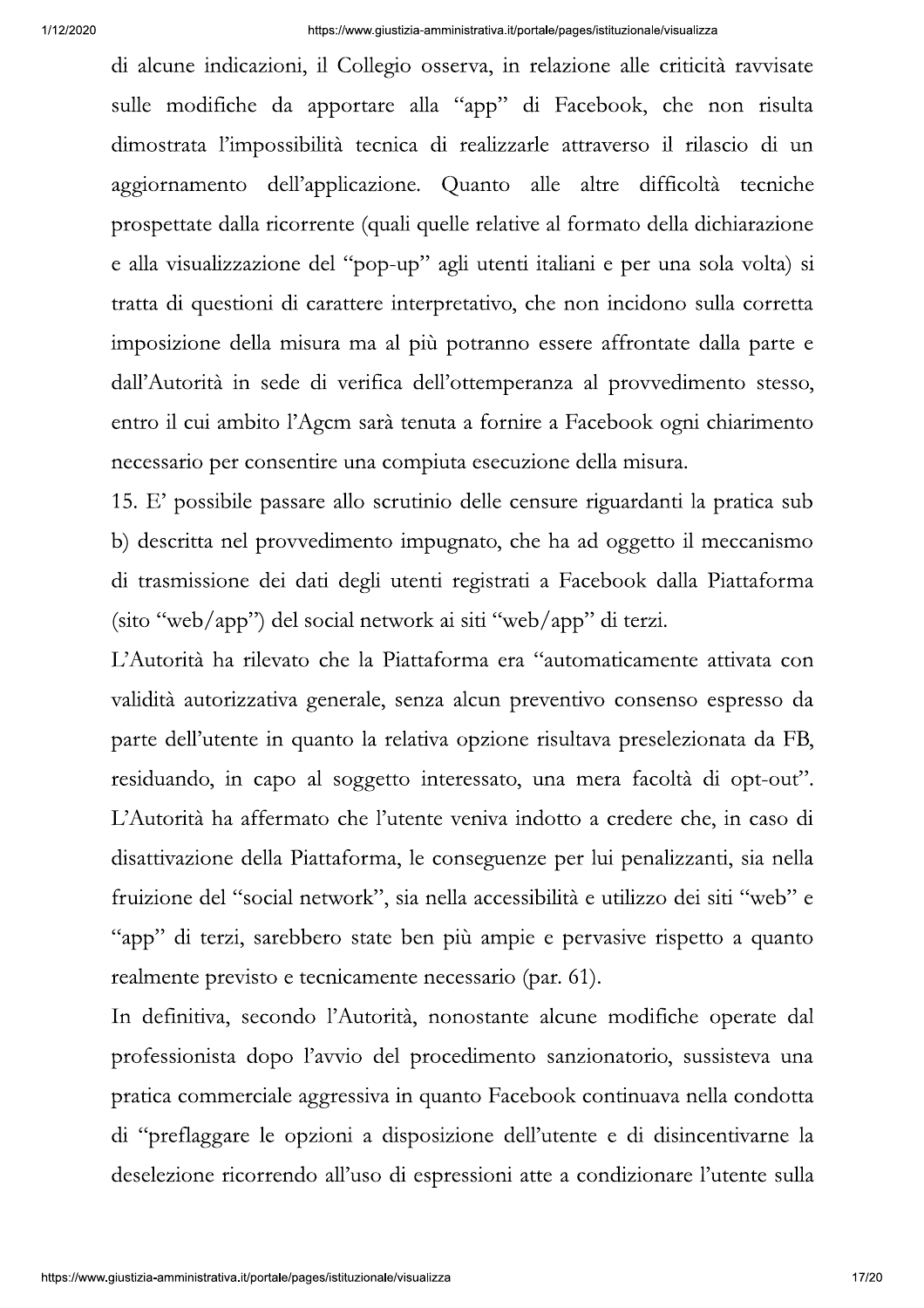reale portata delle conseguenze derivanti dalla deselezione medesima" (par.  $(63)$ .

L'Autorità contesta, quindi, alla parte ricorrente l'esistenza di una "preattivazione" della piattaforma che, in ragione del meccanismo di "opt-in" preimpostato, non consentirebbe agli utenti di comprendere la modalità e finalità di utilizzo, sia da parte dei terzi che da parte di Facebook, dei dati raccolti a seguito dell'integrazione tra piattaforme.

16. La ricostruzione del modello di funzionamento del meccanismo di integrazione delle piattaforme riportata nel provvedimento sconta dei travisamenti in punto di fatto che, come dedotto nel settimo motivo di ricorso, nella sezione B), lett. i), inficiano la correttezza del percorso motivazionale seguito dall'Autorità.

Difatti, come documentato nell'allegato rubricato "doc. n. 5" al ricorso, al fine di realizzare l'integrazione, è necessario compiere numerosi passaggi, che si concludono solo quando, una volta raggiunta tramite il "login" di Facebook la "app" di terzi, l'utente decide di procedere alla sua installazione.

Dunque, la "pre-attivazione" della piattaforma Facebook (vale a dire la "preselezione" delle opzioni a disposizioni) non solo non comporta alcuna trasmissione di dati dalla piattaforma a quella di soggetti terzi, ma è seguita da una ulteriore serie di passaggi necessitati, in cui l'utente è chiamato a decidere se e quali dei suoi dati intende condividere al fine di consentire l'integrazione tra le piattaforme. L'affermazione dell'Autorità secondo cui la piattaforma di Facebook era "automaticamente attivata con validità autorizzativa generale" non risulta, in definitiva, corretta, avendo di converso dimostrato il professionista che la piattaforma non rappresenta un mezzo attraverso cui gli utenti forniscono il consenso al trasferimento dei dati, dal momento che ciò avviene in un momento successivo, su base granulare per ogni singola "app/sito web".

Deve, poi, osservarsi, che il giudizio circa la presunta natura "aggressiva" delle locuzioni usate per disincentivare l'utente dal disattivare la piattaforma risulta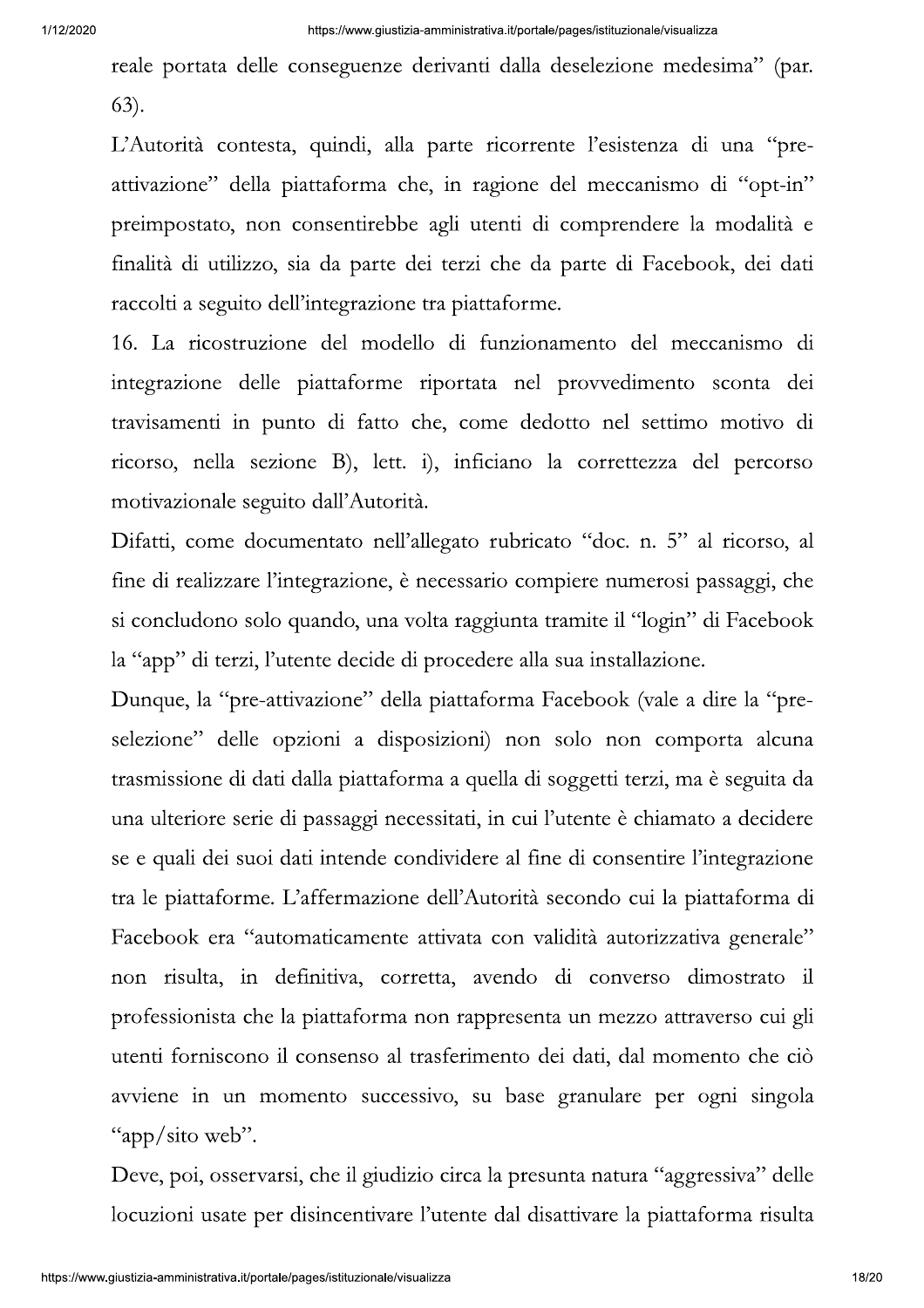adeguatamente motivato o approfondito, nonché parzialmente non contraddittorio, in quanto sono effettivamente presenti delle conseguenze negative in caso di disattivazione. L'utilizzo, poi, da parte di Facebook di espressioni in alcuni casi dubitative in relazione alle possibili limitazioni nell'uso della "app" di terzi nel caso di disattivazione dell'integrazione si giustifica in ragione della circostanza che i dati in oggetto sono, per l'appunto, detenuti e trattati da soggetti terzi.

Anche nei casi in cui determinate applicazioni terze prevedano un meccanismo di integrazione diverso dal "Facebook login" (quali i "plug-in" social "Mi piace" o "Condividi") Facebook avverte nella Normativa sui dati della possibilità che questi possono ricevere informazioni su ciò che l'utente pubblica o condivide e che "le informazioni raccolte da tali soggetti terzi sono soggette alle loro condizioni e normative, non alle nostre" (cfr. il doc. 6 allegato al ricorso).

Deve anche osservarsi che eventuali contestazioni sulla non pertinenza o eccedenza del trattamento dei dati dell'utente rispetto alla finalità del trattamento stesso sarebbero di competenza dell'Autorità garante per la "privacy", trattandosi di profili che non incidono sulla libertà di scelta del consumatore.

17. Dunque, il provvedimento dell'Autorità, quanto alla condotta descritta alla lettera sub b), si palesa illegittimo in ragione dei denunciati vizi di cattiva ricostruzione del funzionamento della integrazione delle piattaforme e dell'assenza di elementi sufficienti a dimostrare l'esistenza di una condotta idonea a condizionare le scelte del consumatore.

18. In conclusione, limitatamente all'accertamento dell'illegittimità della condotta sub b) e alle conseguenze - sanzionatorie, inibitorie e di adozione di una dichiarazione rettificativa – imposte dall'Autorità, il provvedimento impugnato deve essere annullato, dovendosene invece confermare la legittimità per la restante parte.